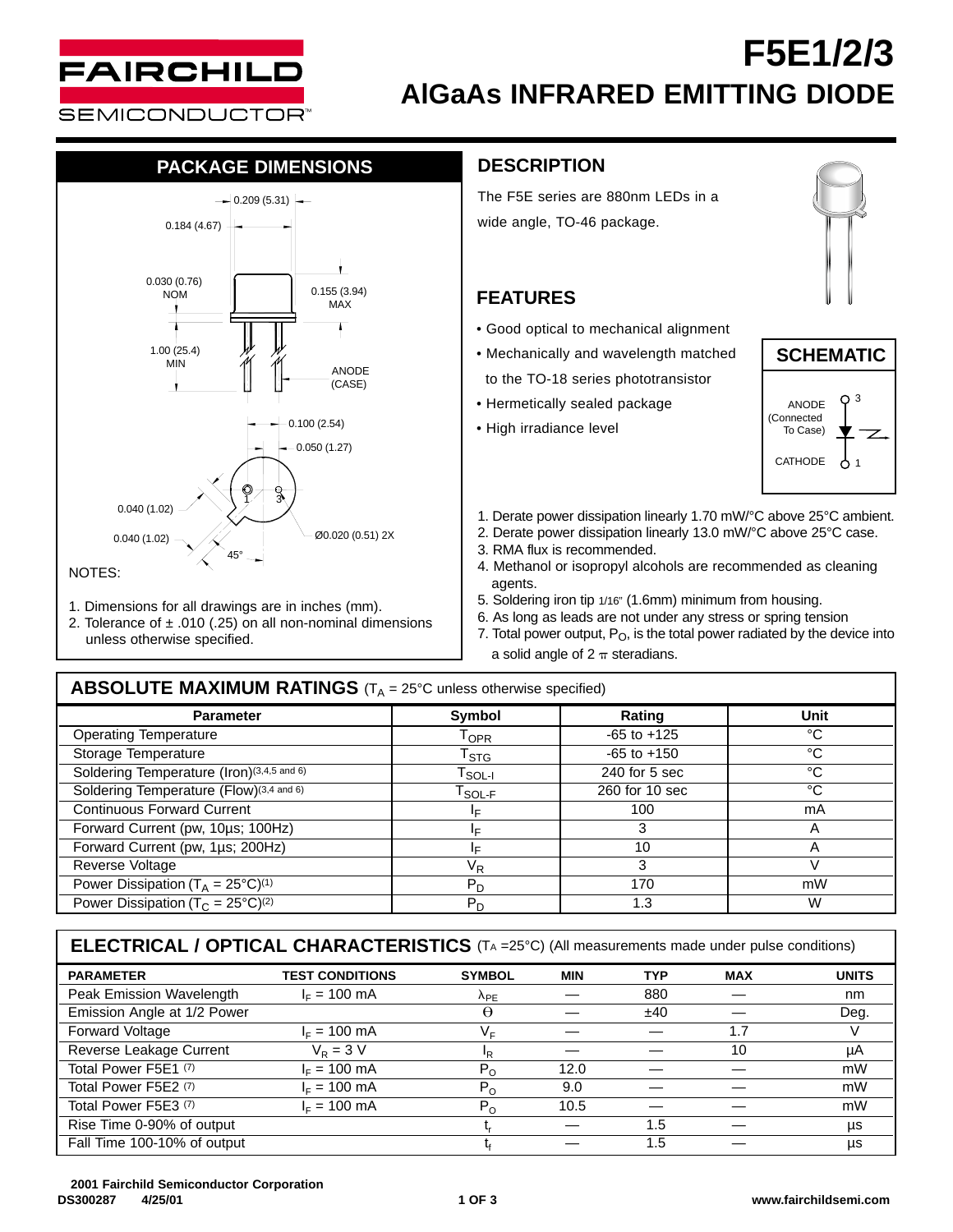

# **F5E1/2/3 AlGaAs INFRARED EMITTING DIODE**





**Figure 2. Power Output vs. Temperature**





**Figure 3. Forward Voltage vs. Temperature**





λ - WAVE LENGTH (nm)